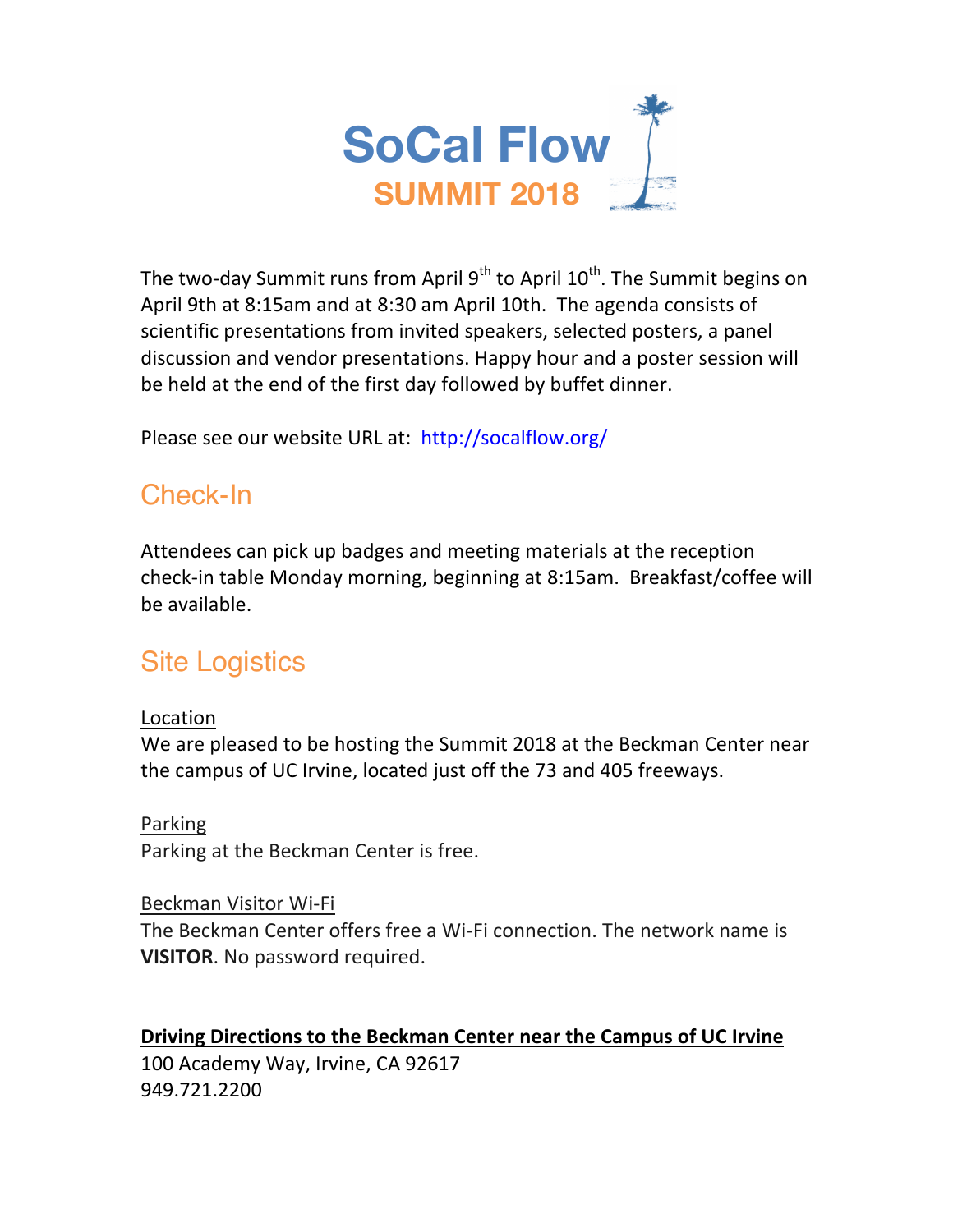**If you are coming from NORTH of Irvine (Los Angeles area):** Travel the 405 freeway south just past the 55 freeway. Take the Jamboree Road exit. Turn right onto Jamboree Road. Turn left onto Campus Drive. The campus will be a couple of miles ahead on the right.

**If you are coming from SOUTH of Irvine (San Diego area):** Travel the 405 freeway north. Take the Jamboree Road exit. Turn left onto Jamboree Road. Turn left onto Campus Drive. The campus will be a couple of miles ahead on the right.

**If you are coming from EAST of Irvine (Riverside area):** Travel the 91 freeway west to the 55 freeway south. Take the 55 freeway south to the 405 freeway south. Take the Jamboree Road exit. Turn right onto Jamboree Road. Turn left onto Campus Drive. The campus will be a couple of miles ahead on the right.

### **Parking for the Beckman Center**

From Campus drive (coming east from Jamboree Road noted above); turn right at the light at University Drive. Turn left at the light at California Avenue. Turn right onto Academy Way. The Beckman Center



will be on your right. Parking is free; no permit is required.

## Lodging

Aryes Hotel and Suites Costa Mesa 325 Bristol Street Costa Mesa, Ca 92626 714-549-0300